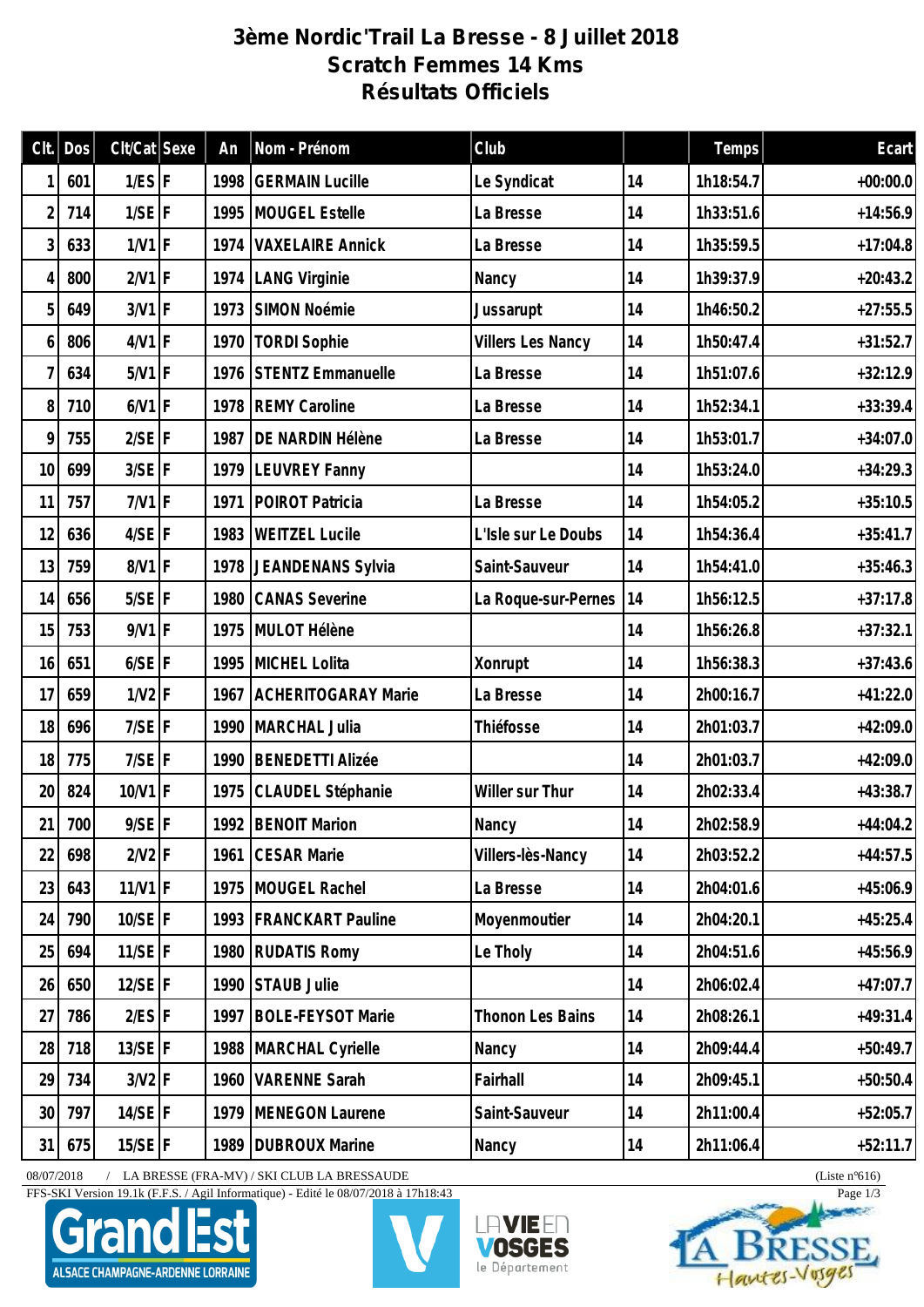| Clt. | Dos | $Clt/Cat$ Sexe | An   | Nom - Prénom                  | Club              |    | Temps     | Ecart        |
|------|-----|----------------|------|-------------------------------|-------------------|----|-----------|--------------|
| 32   | 655 | $16/SE$ F      | 1982 | <b>CURIEN Natacha</b>         | La Bresse         | 14 | 2h11:43.0 | $+52:48.3$   |
| 33   | 605 | $17/SE$ F      | 1981 | <b>STOUVENEL Elise</b>        | Vagney            | 14 | 2h11:50.4 | $+52:55.7$   |
| 34   | 791 | $18/SE$ F      | 1983 | <b>CLAUDEL Marion</b>         |                   | 14 | 2h12:10.6 | $+53:15.9$   |
| 35   | 812 | $4/V2$ F       | 1964 | <b>REMY Isabelle</b>          | Epinal            | 14 | 2h12:18.7 | $+53:24.0$   |
| 36   | 751 | $1/JU$ F       | 1999 | <b>VOIRIN Claire-Elise</b>    | Rochesson         | 14 | 2h13:11.4 | $+54:16.7$   |
| 37   | 717 | $12/V1$ F      | 1973 | MOREIRA Linda                 |                   | 14 | 2h13:57.5 | $+55:02.8$   |
| 38   | 719 | $13/V1$ F      |      | 1972 PIERRE Stéphanie         | Les Forges        | 14 | 2h14:08.9 | $+55:14.2$   |
| 39   | 625 | $1/N3$ F       | 1952 | <b>GIOANNI Christiane</b>     | La Bresse         | 14 | 2h16:39.5 | $+57:44.8$   |
| 40   | 667 | $1/CA$ F       | 2001 | <b>VOIRIN Laure-Cécile</b>    | Rochesson         | 14 | 2h18:09.6 | $+59:14.9$   |
| 41   | 671 | $14/V1$ F      |      | 1969 MARCHAL Sylvie           | Sainte-Marguerite | 14 | 2h18:30.6 | $+59:35.9$   |
| 42   | 752 | $19/SE$ F      | 1990 | <b>DORGET Melanie</b>         | <b>Docelles</b>   | 14 | 2h19:31.4 | $+1h00:36.7$ |
| 43   | 606 | 20/SE F        | 1984 | CHASSERIAUD Delphine          | Montrouge         | 14 | 2h19:37.9 | $+1h00:43.2$ |
| 44   | 789 | $15/V1$ F      | 1976 | <b>ZUDDAS Julie</b>           | Nancy             | 14 | 2h19:50.3 | $+1h00:55.6$ |
| 45   | 670 | $3/ES$ $F$     | 1998 | LAZZAROTTO Camille            | Nancy             | 14 | 2h20:40.3 | $+1h01:45.6$ |
| 46   | 658 | $5/V2$ F       | 1967 | LAZZAROTTO Isabelle           | Nancy             | 14 | 2h20:42.0 | $+1h01:47.3$ |
| 47   | 665 | $4/ES$ F       | 1998 | POIROT Louise                 | La Bresse         | 14 | 2h22:17.4 | $+1h03:22.7$ |
| 48   | 826 | $16/V1$ F      | 1974 | <b>TOUSSAINT Aline</b>        | Gerardmer         | 14 | 2h23:07.8 | $+1h04:13.1$ |
| 49   | 705 | $21/SE$ F      | 1986 | <b>GOMBERT Stephanie</b>      | Croismare         | 14 | 2h25:35.4 | $+1h06:40.7$ |
| 50   | 632 | $22/SE$ F      | 1980 | PELEGRY Natacha               | Nogent-sur-Oise   | 14 | 2h27:52.9 | $+1h08:58.2$ |
| 51   | 603 | $17/V1$ F      | 1973 | <b>TISSELIN Sophie</b>        | Saint Dié         | 14 | 2h28:30.1 | $+1h09:35.4$ |
| 52   | 618 | $6/N2$ F       |      | 1966 CROUVEZIER Cathy         | Gérardmer         | 14 | 2h29:23.4 | $+1h10:28.7$ |
| 53   | 795 | $7/V2$ F       | 1964 | <b>ROSSI Karen</b>            | Metz              | 14 | 2h30:25.6 | $+1h11:30.9$ |
| 54   | 617 | $23/SE$ F      | 1979 | <b>RUHLMANN Julie</b>         |                   | 14 | 2h32:03.5 | $+1h13:08.8$ |
| 55   | 660 | $24/SE$ F      | 1984 | HEYERT Céline                 | Thionville        | 14 | 2h37:58.5 | $+1h19:03.8$ |
| 56   | 715 | $25/SE$ F      | 1992 | <b>TOURNIER Mathilde</b>      | Nancy             | 14 | 2h43:06.8 | $+1h24:12.1$ |
| 57   | 613 | $18/V1$ F      | 1973 | <b>TOP Virginie</b>           |                   | 14 | 2h46:26.8 | $+1h27:32.1$ |
| 58   | 684 | $26/SE$ F      | 1991 | <b>BEAUMONT MBi</b>           | Nancy             | 14 | 2h46:35.7 | $+1h27:41.0$ |
| 59   | 784 | $27/SE$ F      | 1995 | DOUCET Léa                    | Noisy-le-Grand    | 14 | 2h46:41.5 | $+1h27:46.8$ |
| 60   | 727 | 28/SE F        | 1990 | <b>BEXON Charlotte</b>        | Xonrupt           | 14 | 2h47:06.2 | $+1h28:11.5$ |
| 61   | 708 | $29/SE$ F      |      | 1990 DANIEL Milene et Murdock | Rupt-sur-Moselle  | 14 | 2h50:05.2 | $+1h31:10.5$ |
| 62   | 638 | $8/V2$ F       | 1965 | <b>MAS Marie Pierre</b>       | Épinal            | 14 | 2h52:05.5 | $+1h33:10.8$ |
| 63   | 783 | $19/V1$ F      | 1972 | <b>LEDRAPIER Cécile</b>       | Fomerey           | 14 | 2h52:06.1 | $+1h33:11.4$ |
| 64   | 666 | 20/V1 F        | 1975 | <b>BULTEL Stephanie</b>       | Varangéville      | 14 | 3h03:13.8 | $+1h44:19.1$ |
| 65   | 614 | $2/JU$  F      | 1999 | LAURENT Mathilde              | <b>Bussang</b>    | 14 | 3h08:02.6 | $+1h49:07.9$ |

 $08/07/2018$  / LA BRESSE (FRA-MV) / SKI CLUB LA BRESSAUDE (Liste n°616)

FFS-SKI Version 19.1k (F.F.S. / Agil Informatique) - Edité le 08/07/2018 à 17h18:43